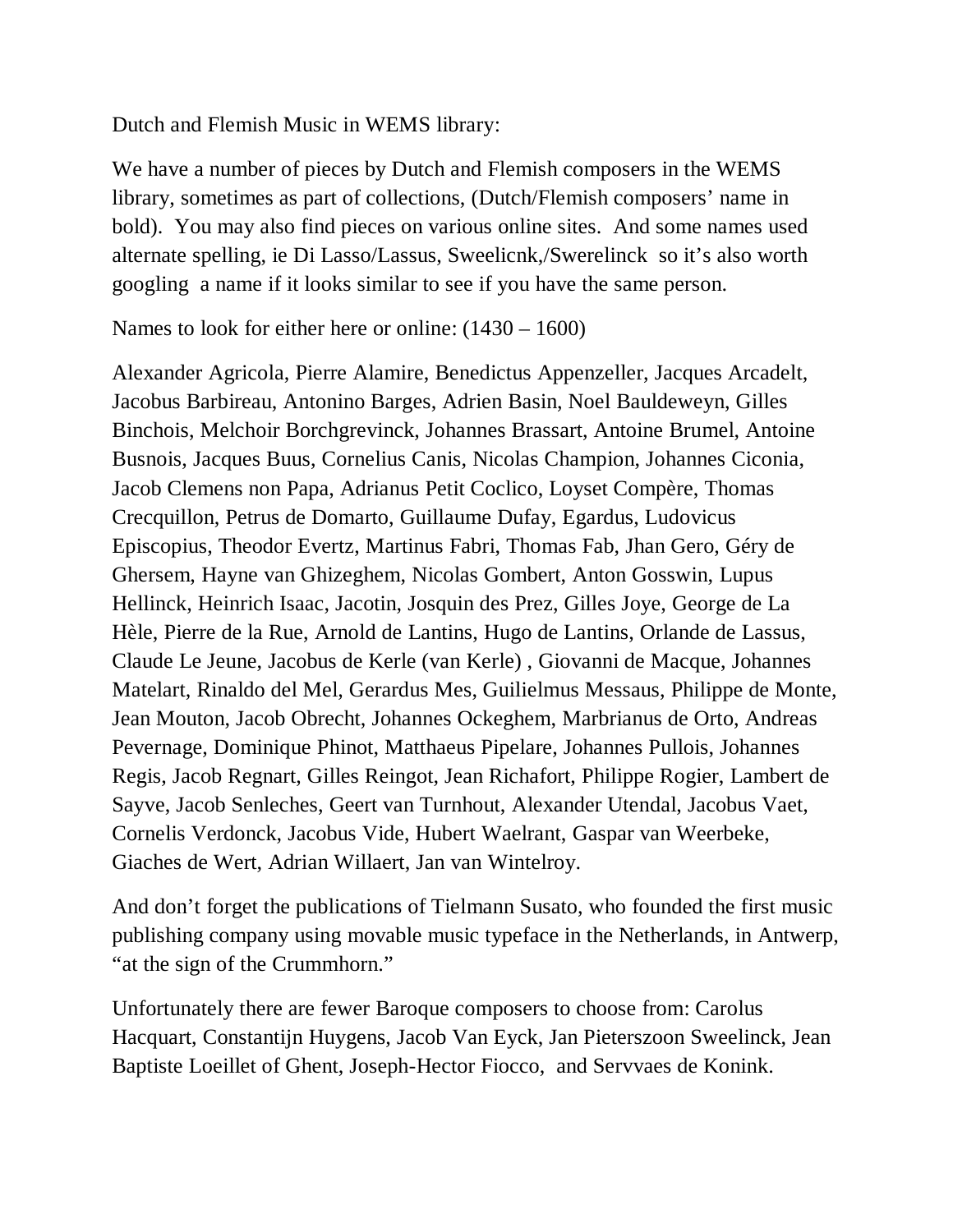In the WEMS collection:

# **2 part:**

**VAN EYCK** More Palatino S. & T.

FIRST RECORDER DUET BOOK S. & T. or 2 A. **J. Des pres**, **Van Kerle**, Senfle, Stahl, Othmayer**, DiLasso**, **Swerelinck**, Rossi, Praetorius, Schultz, Scheidt, Matheson.

# **3 part:**

**ARCADELT** Je ne me conferscery point S.S.S. S.AT. A.T.T. Nous voyons que les hommes S. S. (A) Encontre moy endouceur S. S(T). A(T).

**COMPERE** Loyset Le renoy de mon ceur S. A. T.

**DUFAY** Guillaume Hymnus S. S(A). A(T).

**GHIZEGHEM** van H. Jay bien choisi S. A. T.

**ISSAC** Heinrich Carmen S. S(A) A(T).

**LASSUS** Orlandus Adoramus Te S. 2T.

**OBRECHT** J. Motet: Parce Domine S. A. B.

**CLEMENS NON PAPA** Flemish Song S. S(A). A(T).

**SUSATO** Dance S(A). S(A). A(T).

**LASSUS,** VICTORIA, PALESTRINA. Polyphonic music of the Golden Age. S.A.T(A)

MUSIC OF THE RENAISSANCE. Torre, Milan, Anonymous, Kugelmann, Ceron, **Di Lasso**, Walther, Lechner, **Non Papa**, Le Maistre, Le Jeune, Byrd, Cavendish. S. A. T.

THREE CHANCONS FOR THREE RECORDERS. De tous biens playne Henri Hayne S.A.T. Frotuna desperate **Antoine Busnois** S.A.T. Cela sans plus **Josquin Des Pres** S.A.T.

# **4 Part:**

**ISAAC**. Heinrich Three Polyphonic Songs.

**MONTE**. Filip Canzona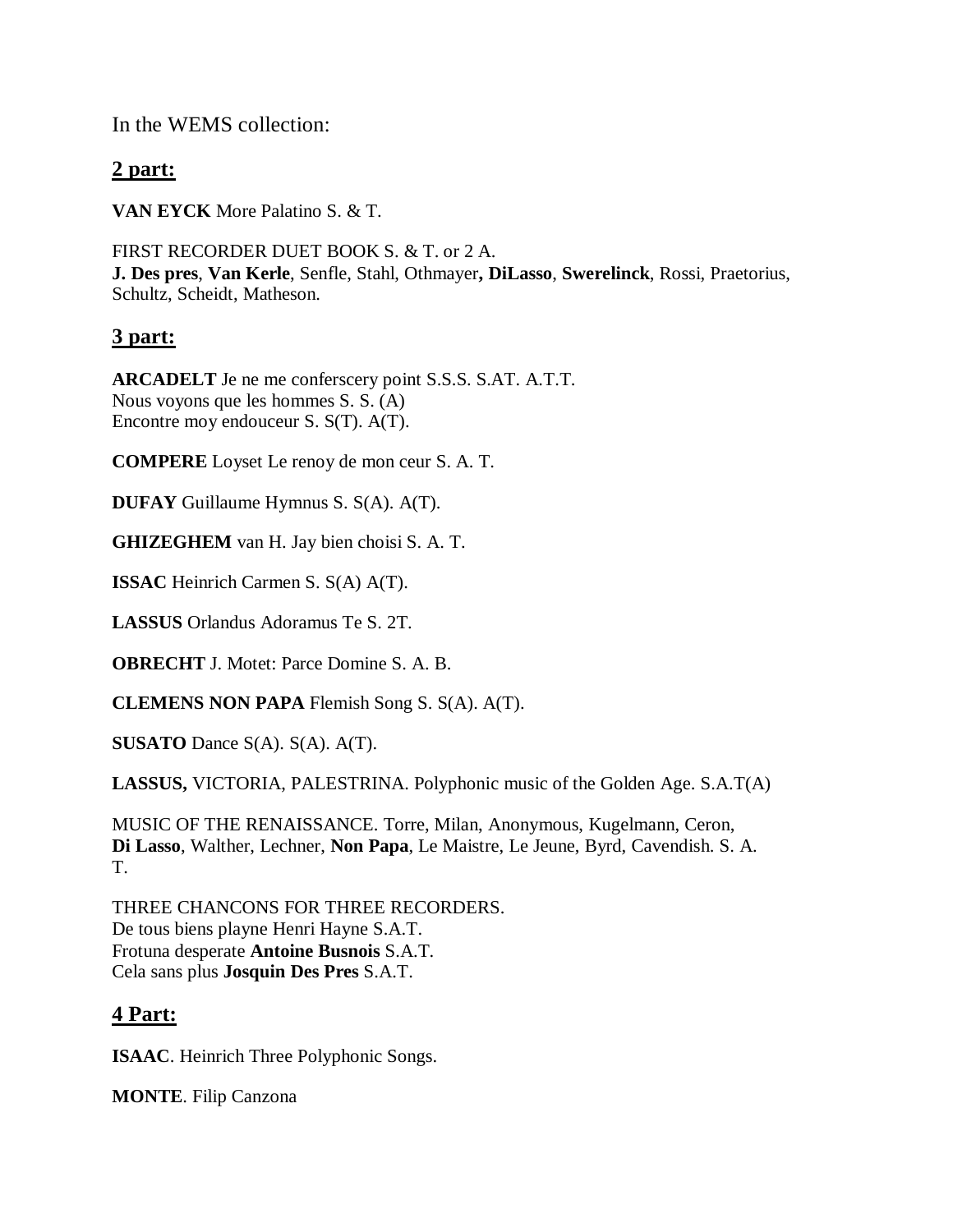**MACQUE**. Giovanni Cansonanze Stravaganti Canzon a la Francese S. T. T. B.

**OCKEGHEIN**. J Sanctus - from Missa Protionum

**SUSATO** Tielman Ronde S/A. A/T. A/T. B. Pavanne S/A/T. S/T. S/T. B. Danse de Berger A. T. T. B. Allemande S/A/T. S/T S/T. B. Bergette " Sans Roche" Parade de Bouffons S. A/T. T/A. B.

**WILLAERT** Adrian Beatus Stephanus S. A. A/T. T/B.

THREE CANZONI by Philippe **de Monte** S. A. T. B/ Jan **de Macque ..** Agostino Soderini

# **5 Part:**

**COMPERE.** L. Virgo Celesti S. A. A/T. T. B.

**GOMBERT**, Nicolas Two Five-part Pieces from SATTB Villancicos de diversos Autores

# **6 Part:**

**Di LASSO** O. Motet Domine quid multiplicati sunt S. S. A. T. T. B.

### **8 Part:**

**Di LASSO** Orlando Levavi oculos meos 2 choirs S. A. T. B.

**Des PRES** Josquin Tulerunt Dominum Meum 2S. 2A. 2T. 2B.

### **10 part:**

**De LASSUS** Orlando: Hor che la nuova e Vaga primavera 2 choirs S. A. T. T. B.

### **Recorder and Piano:**

**SWEELINK** Jan Variations on- Est - ce- Mars. 2 S.& piano

### **Books:**

DANSERYE Tielman **Susato** S. A. T. B.